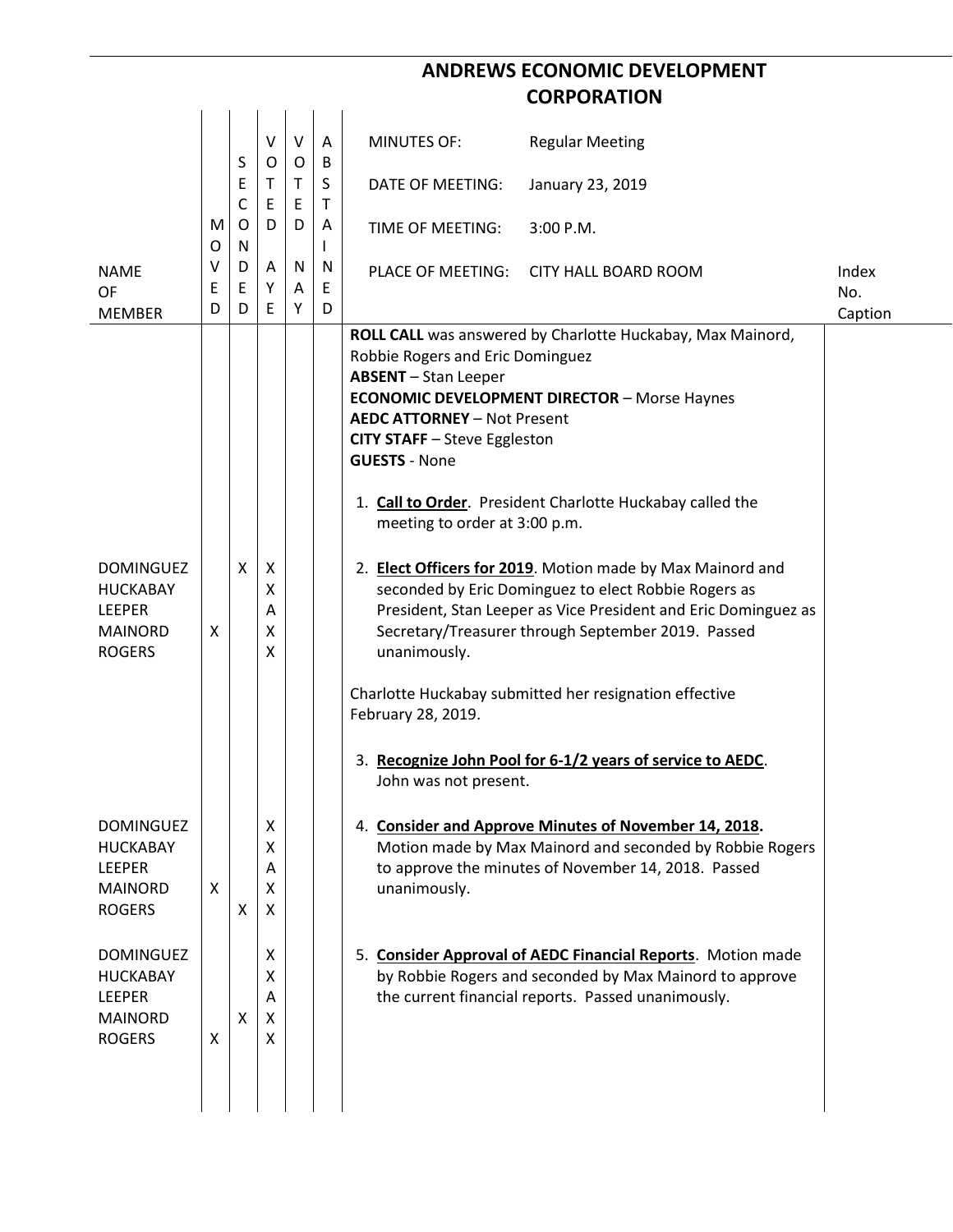## **ANDREWS ECONOMIC DEVELOPMENT CORPORATION**

|                                                                                         |                  | S              | $\sf V$<br>O          | $\vee$<br>O | A<br>B            | <b>MINUTES OF:</b><br><b>Regular Meeting</b>                                                                                                                                                                                                                                                                                                                                                                                                                                                                                                                                                                                                                                                                                                                                                |                         |
|-----------------------------------------------------------------------------------------|------------------|----------------|-----------------------|-------------|-------------------|---------------------------------------------------------------------------------------------------------------------------------------------------------------------------------------------------------------------------------------------------------------------------------------------------------------------------------------------------------------------------------------------------------------------------------------------------------------------------------------------------------------------------------------------------------------------------------------------------------------------------------------------------------------------------------------------------------------------------------------------------------------------------------------------|-------------------------|
|                                                                                         |                  | Ε<br>C         | т<br>Ε                | T<br>E      | S<br>$\mathsf{T}$ | DATE OF MEETING:<br>January 23, 2019                                                                                                                                                                                                                                                                                                                                                                                                                                                                                                                                                                                                                                                                                                                                                        |                         |
|                                                                                         | M<br>O           | O<br>${\sf N}$ | D                     | D           | A                 | 3:00 P.M.<br>TIME OF MEETING:                                                                                                                                                                                                                                                                                                                                                                                                                                                                                                                                                                                                                                                                                                                                                               |                         |
| <b>NAME</b><br><b>OF</b><br><b>MEMBER</b>                                               | $\vee$<br>E<br>D | D<br>E<br>D    | Α<br>Υ<br>E           | N<br>Α<br>Y | N<br>E<br>D       | PLACE OF MEETING:<br><b>CITY HALL BOARD ROOM</b>                                                                                                                                                                                                                                                                                                                                                                                                                                                                                                                                                                                                                                                                                                                                            | Index<br>No.<br>Caption |
| <b>DOMINGUEZ</b><br><b>HUCKABAY</b><br><b>LEEPER</b><br><b>MAINORD</b><br><b>ROGERS</b> | X                | X              | Χ<br>χ<br>Α<br>X<br>X |             |                   | 6. Accept Changes to Investment Policy. Motion made by Eric<br>Dominguez and seconded by Robbie Rogers to accept Changes<br>to Investment Policy. Passed unanimously.                                                                                                                                                                                                                                                                                                                                                                                                                                                                                                                                                                                                                       |                         |
| <b>DOMINGUEZ</b><br><b>HUCKABAY</b><br><b>LEEPER</b><br><b>MAINORD</b><br><b>ROGERS</b> | X                | X              | X<br>χ<br>Α<br>x<br>x |             |                   | 7. Approve Outside Legal Services for AEDC. Steve updated<br>Board on legal services contract. Motion made by Max<br>Mainord and seconded by Eric Dominguez to approve contract<br>with Bojorquez Law Firm.                                                                                                                                                                                                                                                                                                                                                                                                                                                                                                                                                                                 |                         |
| <b>DOMINGUEZ</b><br><b>HUCKABAY</b><br><b>LEEPER</b><br><b>MAINORD</b><br><b>ROGERS</b> | X                | Χ              | X<br>χ<br>Α<br>χ<br>Χ |             |                   | 8. Discuss Changes to Meeting Day and/or Time to 2 <sup>nd</sup> or 4 <sup>th</sup><br>Thursday of Each Month. Motion made by Eric Dominguez<br>and seconded by Robbie Rogers to move Board meeting day to<br>2 <sup>nd</sup> Thursday of each month. Time will remain at 3:00 p.m.                                                                                                                                                                                                                                                                                                                                                                                                                                                                                                         |                         |
| <b>DOMINGUEZ</b><br><b>HUCKABAY</b><br><b>LEEPER</b><br><b>MAINORD</b><br><b>ROGERS</b> | X                | X              | Χ<br>X<br>X<br>X<br>X |             |                   | 9. EXECUTIVE SESSION: Tx Gov't Code Sec. 551.087 Economic<br><b>Development Negotiations.</b><br><b>Consider Approval of Project Riata</b><br>$\bullet$<br><b>Consider Approval of Project Reddy</b><br>٠<br>Board entered into Executive Session at 3:38 p.m.<br>Stan Leeper entered the room.<br>Board re-convened in Open Session at 4:06 p.m.<br>10. Any action necessary relative to Executive Session. Motion<br>made by Max Mainord and seconded by Eric Dominguez to<br>Approve incentives for Project Riata as follows:<br>Donation of 6 Acres in Business Park West<br>$\bullet$<br>5 Year Tax Abatement<br>\$50,000 cash grant for commitment to add 11<br>employees<br>Pay \$25,000 - Year 1<br>$\circ$<br>Pay \$12,500 - Year 2<br>$\circ$<br>Pay \$12,500 - Year 3<br>$\circ$ |                         |